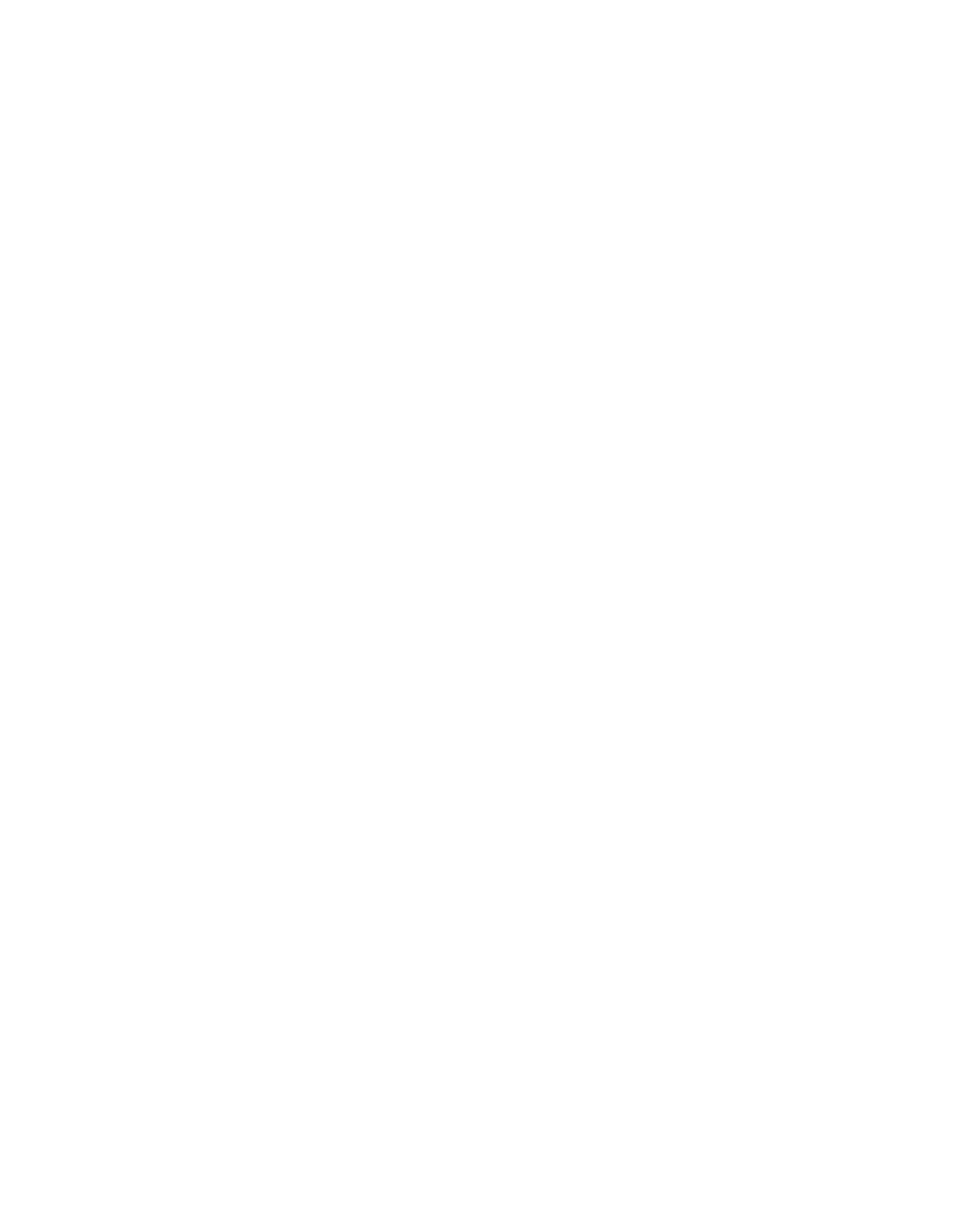# **Table of Contents**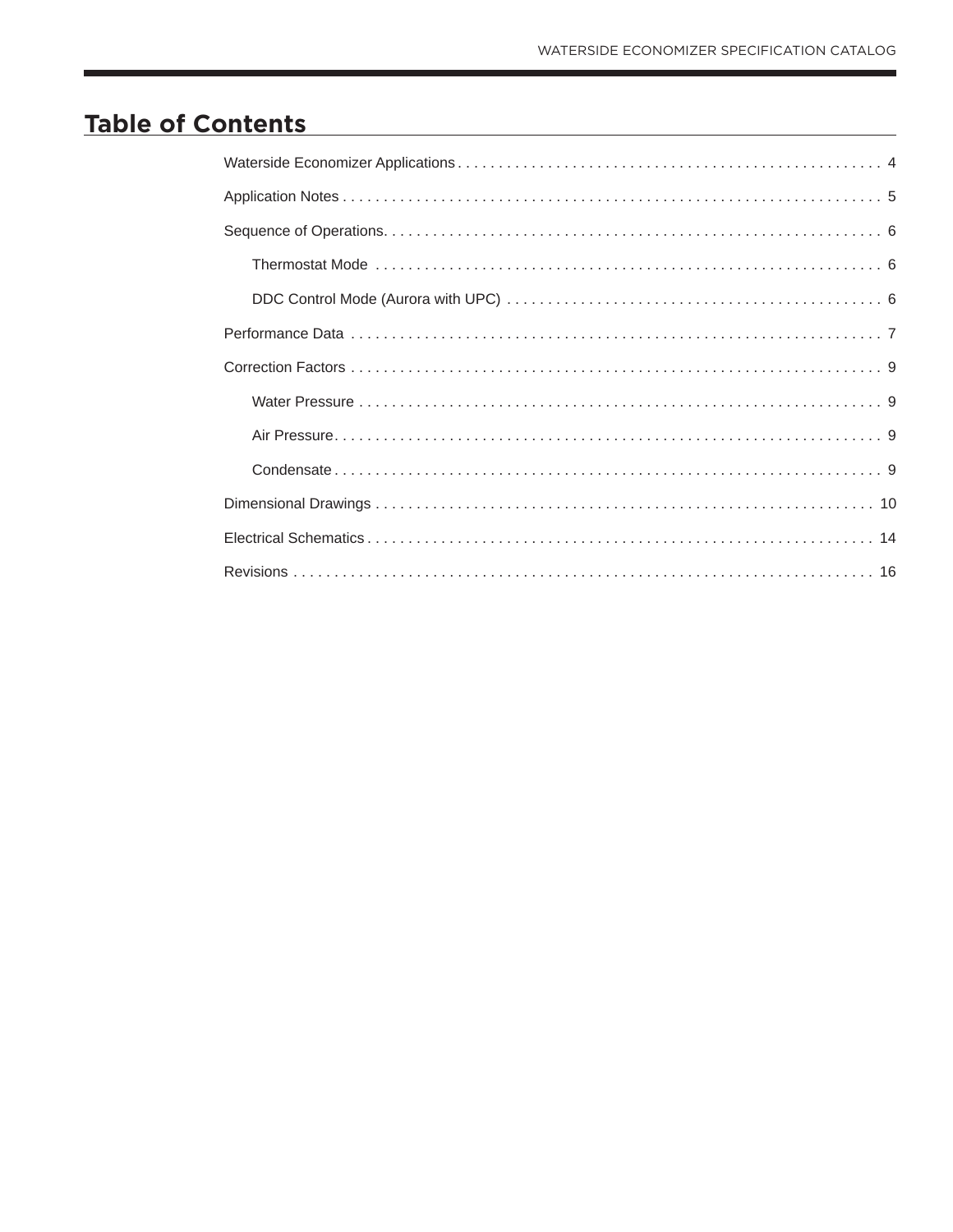# **Waterside Economizer**

According to the U.S. Energy Information Administration, HVAC systems consume 25% to 49% of a typical office building's energy use. Improving the efficiency of the HVAC system makes a major impact on overall energy use and provides significant savings to the building owner. Adding an economizer to an HVAC system makes cooling more energy efficient by using resources such as cool air or water in place of operating a compressor. Depending on design conditions, economizers can provide up to 100% of cooling load requirements.

WaterFurnace waterside economizer option allows the use of a building's interior loop water to provide "free" cooling. It works by passing air through a coil cooled by loop water rather than through a coil cooled by mechanical refrigeration. The economizer contains a water-to-air heat exchanger, a 3-way valve, and controls that manage



the flow of water through the heat exchanger. The economizer is mounted in line with the heat pump's return air flow. When cooling is required and the building loop water temperature is below the economizer setpoint, typically 45°F, water is passed through the economizer. Air is drawn through the cool economizer and the heat pump's compressor is turned off. Cooling is then provided by the economizer, reducing energy use.

#### **WaterFurnace Advantage**

The greatest benefit of the WaterFurnace waterside economizer is energy savings. A heat pump's compressor consumes the majority of power required to provide cooling. Turning the compressor off provides substantial savings. An added benefit is improved life of the compressor through lower run hours and less cycling. When mandated by code, the waterside economizer can also help buildings comply with ASHRAE Standard 90.1. See "WaterFurnace Code Review" for information on the requirement of economizers on WSHPs.

Waterside economizers have advantages over airside economizers as well. Because they are not directly subject to outdoor air conditions, waterside economizers can provide longer operating hours and better humidity control. They also have fewer mechanical components and are less prone to failure. Airside economizers can fail in the open position, leading to much higher energy costs.

#### **Typical Applications**

Candidates for waterside economizers include commercial buildings that have simultaneous heating and cooling loads. For example, during cool weather a building may require heating around the perimeter and at the same time require cooling for the core space. The perimeter heating will cool the loop water which in turn flows through the economizers that are cooling the core space. The heat absorbed from the core space is then put back into the loop, providing higher efficiencies for both heating and cooling. Waterside economizers are also a good fit for buildings where it is difficult to use an airside economizer. An example of this would be a multi-story building using separate air handlers for each floor and no central air delivery system.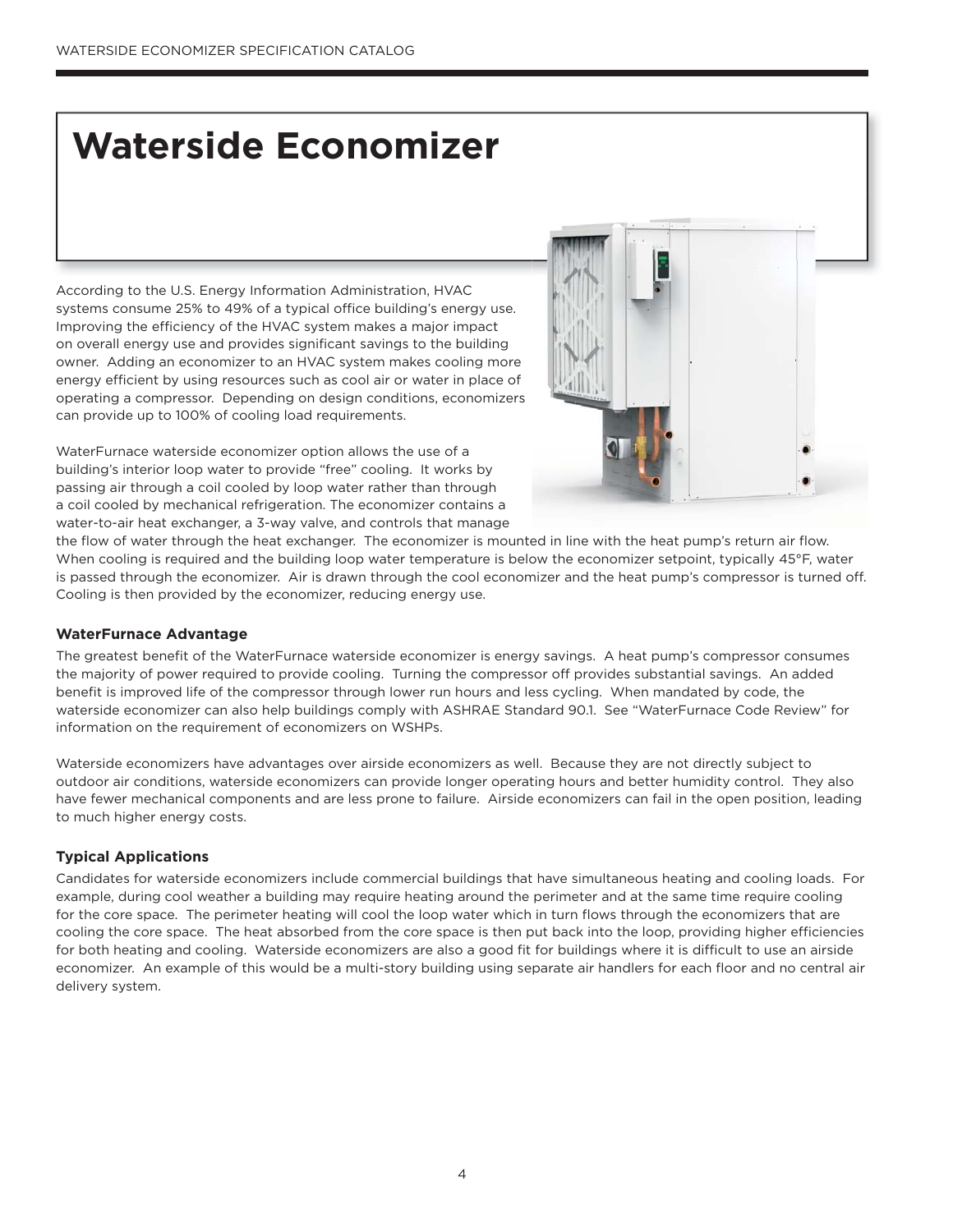# **Application Notes**

#### **Application Notes**

Single compressor units with waterside economizers are only available with ECM fan motors and stainless steel drain pans. Dual compressor units with waterside economizers may require a higher static blower package to compensate for the added pressure drop. In either case, careful consideration of the CFM requirements should be taken into account when using waterside economizers.

#### **Standard Mode**

In standard operating mode, water flows through the inlet to the 3-way valve, bypasses the economizer coil, and flows directly into the inlet of the coaxial heat exchanger inside the heat pump.



#### **Economizer mode**

In economizer operating mode, water flows through the inlet to the 3-way valve, continues through the economizer coil, and then into the inlet of the heat pump. The tee port on the 3-way valve is closed off in economizer mode.

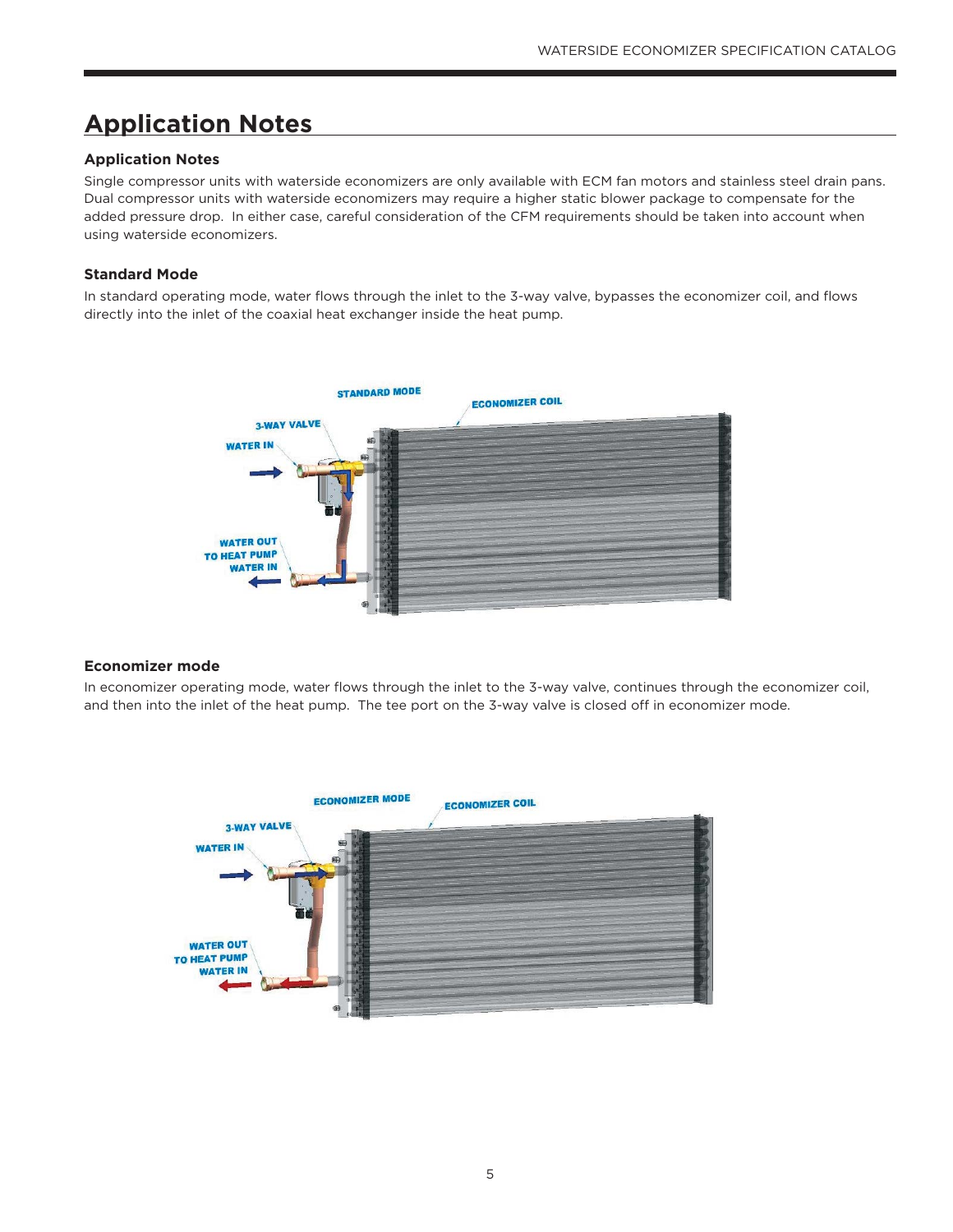# **Sequence of Operations**

### **Thermostat Mode**

An additional thermostat control will be factory provided on water source heat pumps equipped with waterside economizer that will be controlled through standard thermostat signals. A temperature sensor is factory installed on the inlet water connection to the economizer. The economizer thermostat will be set in the factory to enable economizer operation when the incoming water temperature falls below 45°F. If the temperature is above this setpoint, normal mechanical cooling is enabled. Please refer to the schematic provided for more information on thermostat mode.

### **DDC Control Mode (Aurora with UPC)**

Water source heat pumps equipped with waterside economizer option that require communication with the building management system (BMS) will need the UPC option as well. A factory installed sensor will be installed with the UPC controls that will read the incoming water temperature. Based on the setpoint, the UPC will determine whether the unit shall operate in standard cooling mode or in economizer mode. Factory default is 45°F and can be adjusted through the BMS or Aurora Touch Unit (ATU). Please consult UPC Application Guide for specific details of control sequence of operations.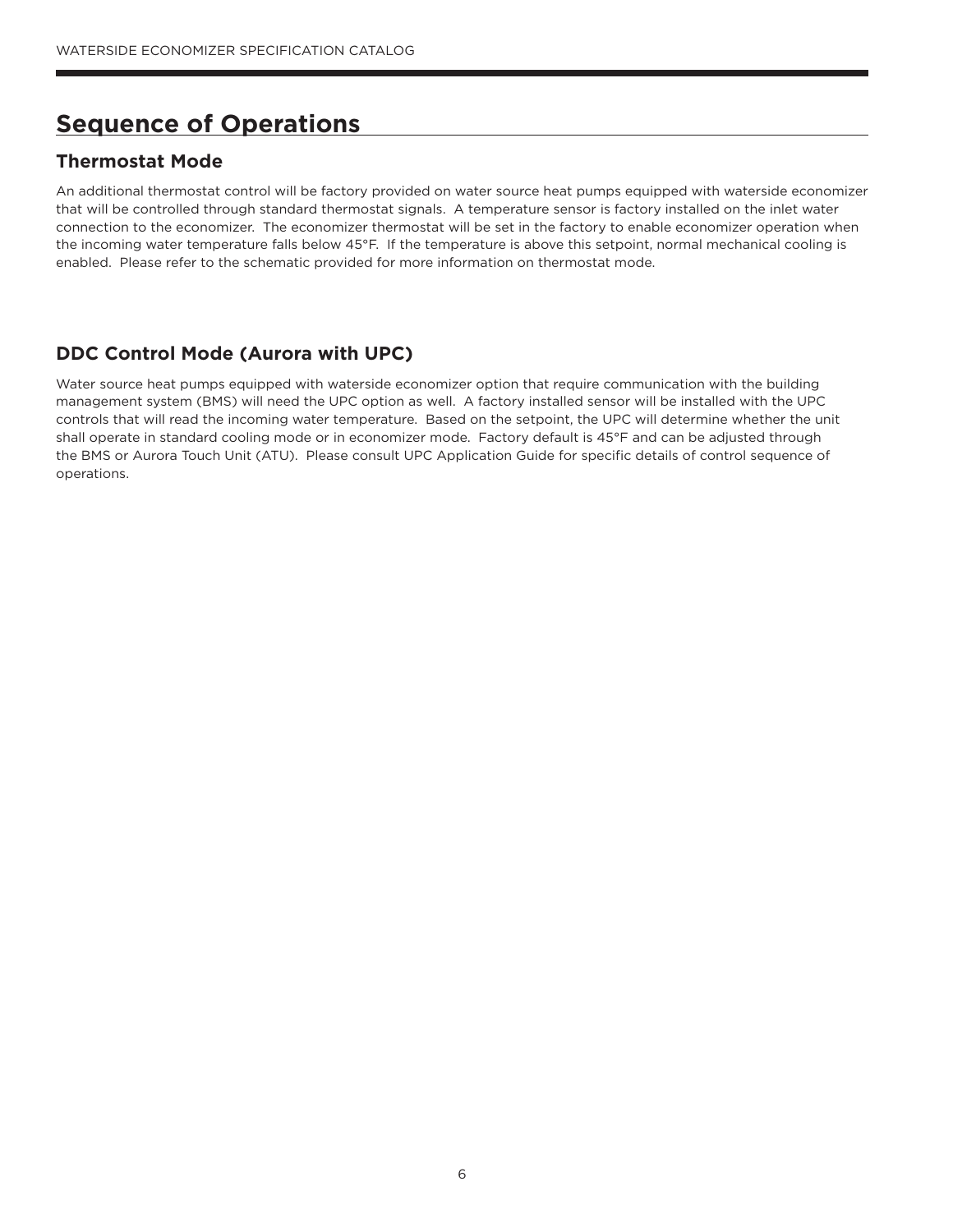# **Performance Data**

### **Versatec Base Waterside Performance Data**

| Model      |     |            | Waterside        |         |            | <b>Airside</b>        | <b>Cooling Capacity</b> |                           |  |
|------------|-----|------------|------------------|---------|------------|-----------------------|-------------------------|---------------------------|--|
|            |     | <b>GPM</b> | psig             | ft. hd. | <b>CFM</b> | Delta P<br>(in. w.g.) | Total Btu/hr            | <b>Sensible</b><br>Btu/hr |  |
|            | 024 | 6          | 0.8              | 1.8     | 800        | 0.23                  | 24,477                  | 19,478                    |  |
|            | 030 | 8          | $1.3\phantom{0}$ | 3.1     | 1,000      | 0.33                  | 29,537                  | 23,697                    |  |
|            | 036 | 9          | 1.9              | 4.4     | 1,150      | 0.25                  | 38,181                  | 29,441                    |  |
| Vertical   | 042 | 11         | 1.8              | 4.2     | 1,400      | 0.26                  | 44,771                  | 34,789                    |  |
|            | 048 | 12         | 2.1              | 5.0     | 1,600      | 0.32                  | 48,651                  | 38,472                    |  |
|            | 060 | 15         | 3.5              | 8.1     | 1,900      | 0.30                  | 62,414                  | 47,714                    |  |
|            | 070 | 18         | 4.1              | 9.5     | 2,100      | 0.28                  | 71,672                  | 53,971                    |  |
|            | 024 | 6          | 1.0              | 2.3     | 800        | 0.18                  | 25,896                  | 20,300                    |  |
|            | 030 | 8          | 1.7              | 3.9     | 1,000      | 0.27                  | 33,317                  | 25,548                    |  |
|            | 036 | 9          | 1.4              | 3.2     | 1,150      | 0.21                  | 38,117                  | 29,445                    |  |
| Horizontal | 042 | 11         | 2.1              | 4.9     | 1,400      | 0.24                  | 48,236                  | 36,462                    |  |
|            | 048 | 12         | 2.5              | 5.8     | 1,600      | 0.30                  | 53,222                  | 40,616                    |  |
|            | 060 | 15         | 2.6              | 6.0     | 1,900      | 0.26                  | 65,411                  | 49,783                    |  |
|            | 070 | 18         | 3.2              | 7.4     | 2,100      | 0.25                  | 75,252                  | 56,014                    |  |

3/13/15

### **Versatec Ultra Waterside Performance Data**

| Model      |     |            | Waterside |         |            | Airside               | <b>Cooling Capacity</b> |                           |  |
|------------|-----|------------|-----------|---------|------------|-----------------------|-------------------------|---------------------------|--|
|            |     | <b>GPM</b> | psig      | ft. hd. | <b>CFM</b> | Delta P<br>(in. w.g.) | Total Btu/hr            | <b>Sensible</b><br>Btu/hr |  |
|            | 024 | 6          | 1.2       | 2.7     | 800        | 0.14                  | 28,403                  | 21,486                    |  |
|            | 030 | 8          | 2.0       | 4.6     | 1,000      | 0.20                  | 36,362                  | 27,050                    |  |
|            | 036 | 9          | 1.5       | 3.6     | 1,150      | 0.19                  | 39,581                  | 29,909                    |  |
| Vertical   | 042 | 11         | 2.5       | 5.7     | 1,400      | 0.18                  | 52,063                  | 38,020                    |  |
|            | 048 | 12         | 2.9       | 6.7     | 1,600      | 0.22                  | 57,559                  | 42,459                    |  |
|            | 060 | 15         | 3.6       | 8.3     | 1,900      | 0.23                  | 69,670                  | 50,951                    |  |
|            | 070 | 18         | 3.5       | 8.2     | 2,100      | 0.23                  | 78,293                  | 57,550                    |  |
|            | 024 | 6          | 0.6       | 1.4     | 800        | 0.12                  | 26,898                  | 20,831                    |  |
|            | 030 | 8          | 1.1       | 2.6     | 1,000      | 0.17                  | 33,549                  | 25,885                    |  |
|            | 036 | 9          | 1.5       | 3.4     | 1,150      | 0.18                  | 39,840                  | 30,264                    |  |
| Horizontal | 042 | 11         | 1.8       | 4.2     | 1,400      | 0.16                  | 50,365                  | 37,359                    |  |
|            | 048 | 12         | 2.1       | 5.0     | 1,600      | 0.20                  | 55,962                  | 41,858                    |  |
|            | 060 | 15         | 2.7       | 6.4     | 1,900      | 0.21                  | 69,193                  | 51,654                    |  |
|            | 070 | 18         | 3.4       | 7.8     | 2,100      | 0.21                  | 78,773                  | 57,755                    |  |

3/13/15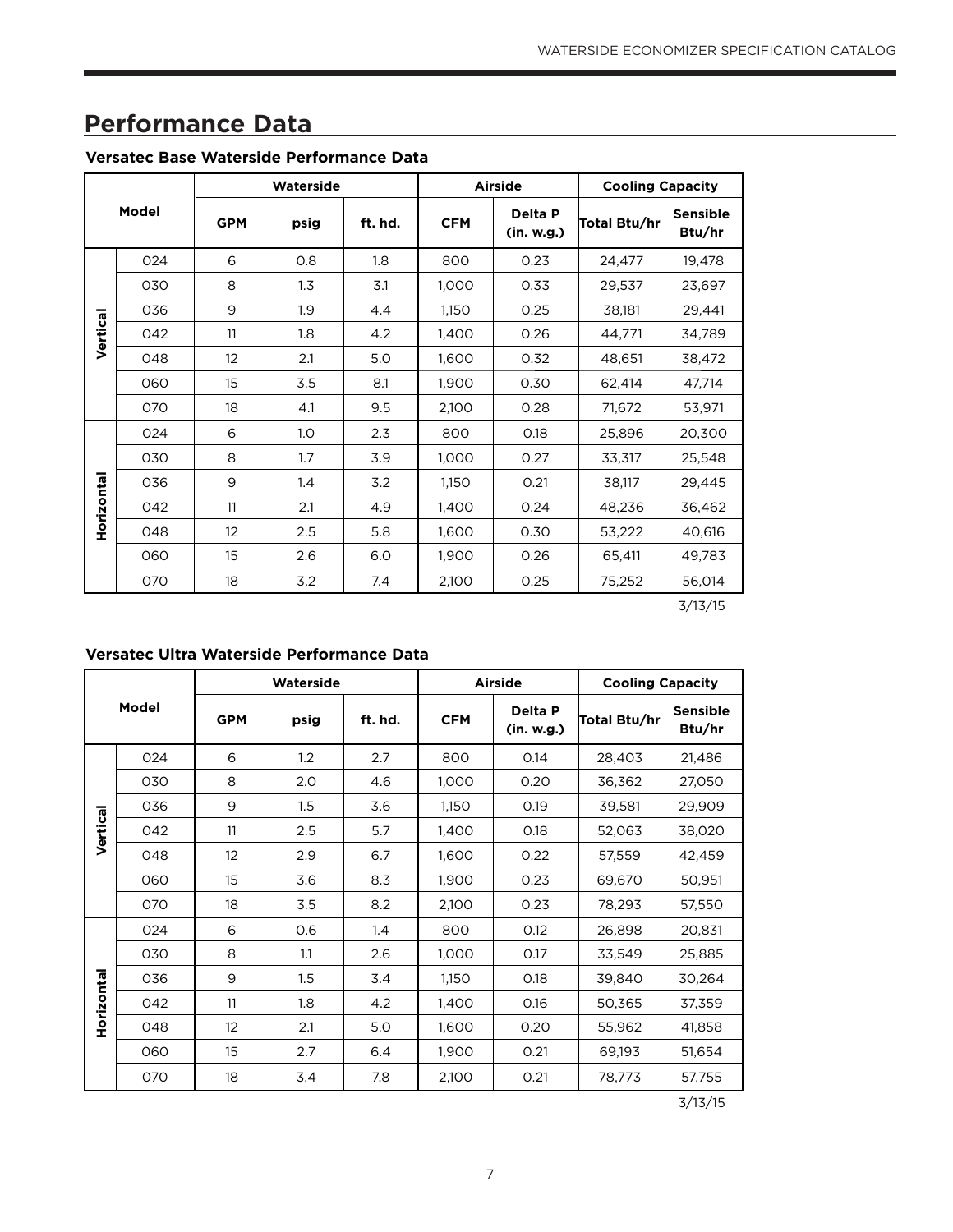### **Performance Data cont.**

### **Envision2 Compact Waterside Performance Data**

| Model      |         |            | Waterside        |         |            | <b>Airside</b>     | <b>Cooling Capacity</b> |                 |  |
|------------|---------|------------|------------------|---------|------------|--------------------|-------------------------|-----------------|--|
|            |         | <b>GPM</b> | psig             | ft. hd. | <b>CFM</b> | Delta P (in. w.g.) | Total Btu/hr            | Sensible Btu/hr |  |
|            | 024-026 | 8          | $1.2\phantom{0}$ | 2.87    | 800        | O.11               | 31,404                  | 22,593          |  |
|            | 030     | 8          | 1.2              | 2.87    | 900        | 0.13               | 33,289                  | 24,518          |  |
|            | 036-038 | 9          | 1.3              | 2.94    | 1,200      | 0.14               | 41,764                  | 31,793          |  |
| Vertical   | 042     | 11         | 1.6              | 3.67    | 1,300      | 0.13               | 48,857                  | 35,999          |  |
|            | 048-049 | 12         | 1.9              | 4.32    | 1,500      | 0.16               | 54,625                  | 40,782          |  |
|            | 060-064 | 15         | 2.5              | 5.79    | 1,800      | 0.18               | 67,153                  | 49,607          |  |
|            | 070-072 | 18         | 3.5              | 8.18    | 2,000      | 0.21               | 76,538                  | 55,758          |  |
|            | 024-026 | 8          | 1.2              | 2.71    | 800        | 0.10               | 31,533                  | 22,751          |  |
|            | 030     | 8          | 1.2              | 2.7     | 900        | 0.12               | 33,413                  | 24,766          |  |
| Horizontal | 036-038 | 9          | 1.2              | 2.86    | 1,200      | 0.13               | 41,862                  | 31,615          |  |
|            | 042     | 11         | 1.5              | 3.51    | 1,300      | 0.12               | 49,404                  | 36,229          |  |
|            | 048-049 | 12         | 1.8              | 4.13    | 1,500      | 0.15               | 55,437                  | 41,177          |  |
|            | 060-064 | 15         | 2.9              | 6.6     | 1,800      | 0.16               | 70,507                  | 51,010          |  |
|            | 070-072 | 18         | 3.3              | 7.73    | 2,000      | 0.19               | 76,998                  | 55,954          |  |

3/13/15

#### **Envision XL and XXL Waterside Performance Data**

| Model          |     | Waterside  |      |         |            | Airside            | <b>Cooling Capacity</b> |                 |  |
|----------------|-----|------------|------|---------|------------|--------------------|-------------------------|-----------------|--|
|                |     | <b>GPM</b> | psig | ft. hd. | <b>CFM</b> | Delta P (in. w.g.) | <b>Total Btu/hr</b>     | Sensible Btu/hr |  |
| ntal           | 080 | 22         | 1.0  | 2.3     | 2,600      | 0.15               | 91,509                  | 68,872          |  |
| Horizo         | 095 | 24         | 1.2  | 2.7     | 2,800      | 0.16               | 100.274                 | 74,831          |  |
|                | 120 | 28         | 1.6  | 3.6     | 3,600      | 0.24               | 123,397                 | 93,349          |  |
|                | 080 | 22         | 1.9  | 4.3     | 2,600      | 0.16               | 96.506                  | 71.324          |  |
|                | 095 | 24         | 2.5  | 5.8     | 2,800      | 0.15               | 113,644                 | 80,924          |  |
| $\overline{c}$ | 120 | 28         | 2.2  | 5.1     | 3.600      | 0.18               | 129,742                 | 97.238          |  |
| Vertio         | 160 | 35         | 1.8  | 4.1     | 5000       | 0.13               | 191,896                 | 140,078         |  |
|                | 180 | 45         | 2.8  | 6.5     | 5,600      | 0.15               | 226,916                 | 161,648         |  |
|                | 240 | 60         | 4.6  | 10.5    | 7.600      | 0.25               | 287.542                 | 208.758         |  |
|                | 300 | 75         | 6.9  | 15.9    | 9,500      | 0.36               | 337,654                 | 249,294         |  |

3/13/15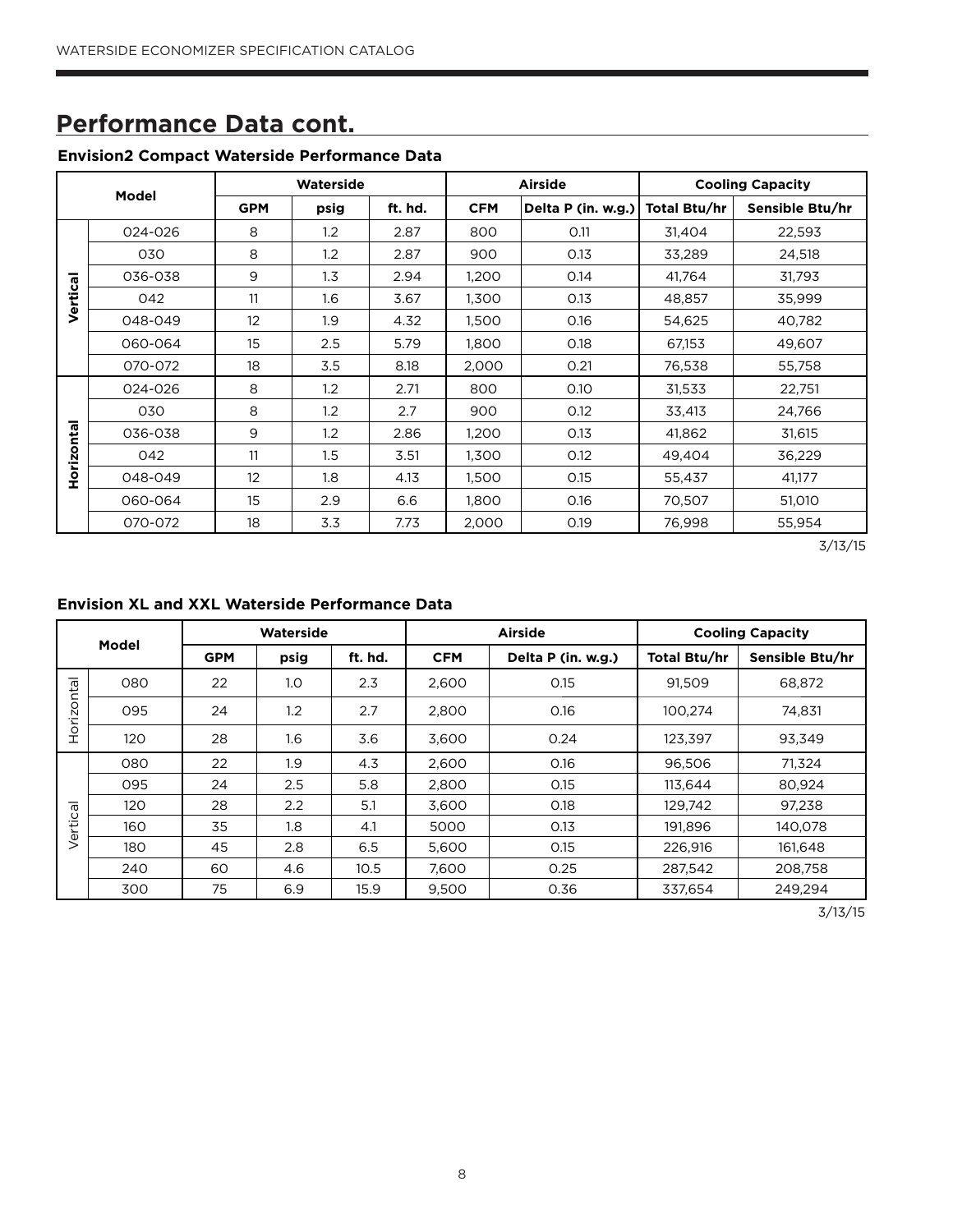| <b>Entering Fluid</b><br>Temperature Deg °F | Total<br>Btu/hr | Sensible<br>Btu/hr |
|---------------------------------------------|-----------------|--------------------|
| 45                                          | 1.000           | 1.000              |
| 50                                          | 0.819           | 0.899              |
| 55                                          | 0.641           | 0.799              |
| 60                                          | 0.478           | 0.657              |
| 65                                          | 0.360           | 0.494              |
| 70                                          | 0.241           | 0.330              |
|                                             |                 | 3/13/15            |

### **Correction Factors**

### **Water Pressure**

Waterside economizer coils are designed to handle a maximum fluid side working pressure of 500 psig. Pressure drop values published in the waterside economizer performance tables only account for the economizer coil. The heat pump pressure drop published in the specification catalogs shall be added to this pressure drop. Pressure drop is calculated with rated flow as stated in the table at 45˚F entering fluid temperature.

# **Air Pressure**

Published air side pressure drop only accounts for the economizer coil and shall be added to the heat pump pressure drop. Pressure drop is calculated with a wet coil at 80˚F/67˚F (db/wb) return air temperature. Please verify the required CFM can be delivered to the space with the extra resistance of the economizer coil along with the design external static pressure.

# **Condensate**

All horizontal heat pumps must be externally trapped and vented according to mechanical code requirements. The condensate drains should be tied together as illustrated below. Most vertical units are internally trapped on the heat pump and will need externally trapped at the waterside economizer drain.

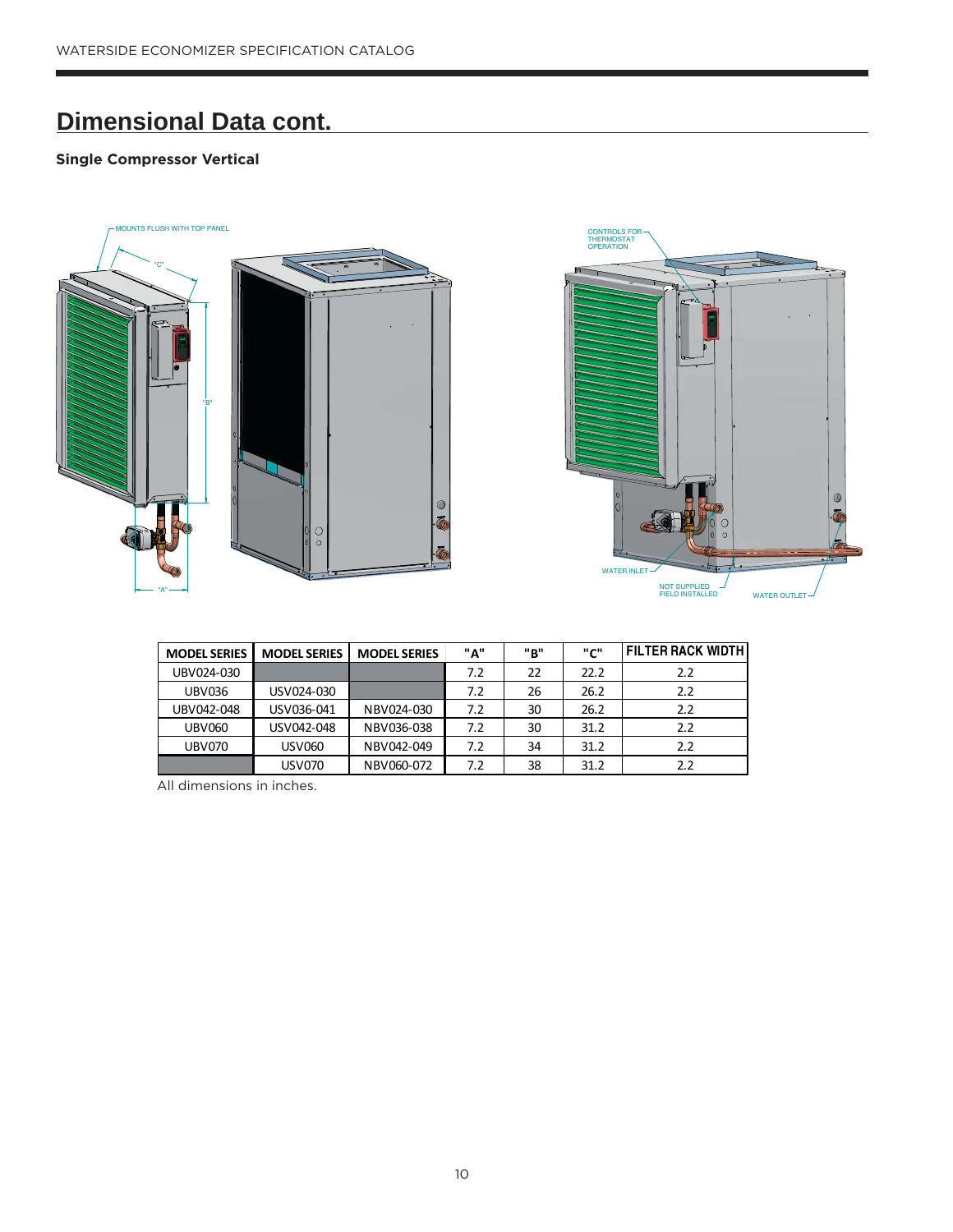### **Single Compressor Horizontal**



**DK>^Z/^ DK>^Z/^ DK>^Z/^ ΗΗ ΗΗ ΗΗ ΗΗ ΗΗ FILTER RACK WIDTH**

UBH036 USH024-030 7.2 19.2 42 22.7 44.6 2.2 h,ϬϰϮͲϬϰϴ h^,Ϭϯϲ E,ϬϮϰͲϬϯϬ ϳ͘Ϯ ϭϵ͘Ϯ ϰϱ ϮϮ͘ϳ ϰϳ͘ϲ Ϯ͘Ϯ

بروا بالكالية المبروا المبروا المبروا المبروا المبروا المبروا المبروا المبروا المبروا المبروا المبروا المبروا ا<br>2.2 المبروا المبروا المبروا المبروا المبروا المبروا المبروا المبروا المبروا المبروا المبروا المبروا المبروا

NBH036-038



| <b>WATER INLET</b>                                       | $\circ$<br>$\circ$<br>C<br><b>CONTROLS FOR</b><br><b>THERMOSTAT</b> |
|----------------------------------------------------------|---------------------------------------------------------------------|
| WATER OUTLET $\Delta$<br>NOT SUPPLIED<br>FIELD INSTALLED | <b>OPERATION</b>                                                    |

 $\overline{\phantom{a}}$ 

| <b>USH070</b> | NBH060-064 | $\overline{1}$           | $\mathbf{a}$<br><u>__._</u> | ы  | $\sim$ | $\sim$<br>63.b | $\sim$ $\sim$<br>ے ۔ |
|---------------|------------|--------------------------|-----------------------------|----|--------|----------------|----------------------|
|               | NBH070-072 | $\overline{\phantom{a}}$ | $\mathbf{a}$<br>41.4        | 68 | $\sim$ | 70<br>U.O      | $\sim$ $\sim$<br>ے ۔ |
|               |            |                          |                             |    |        |                |                      |

All dimensions in inches.

UBH024-030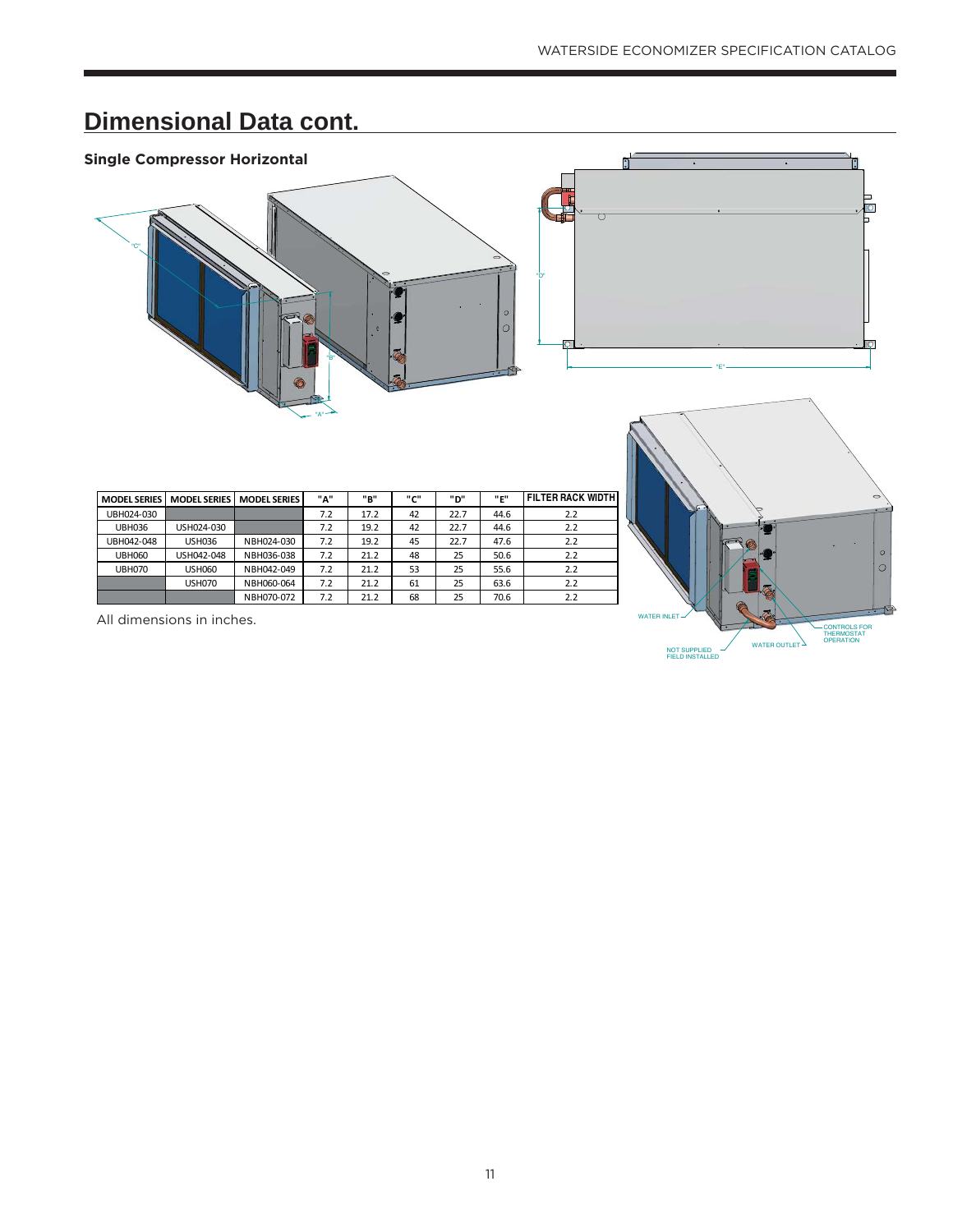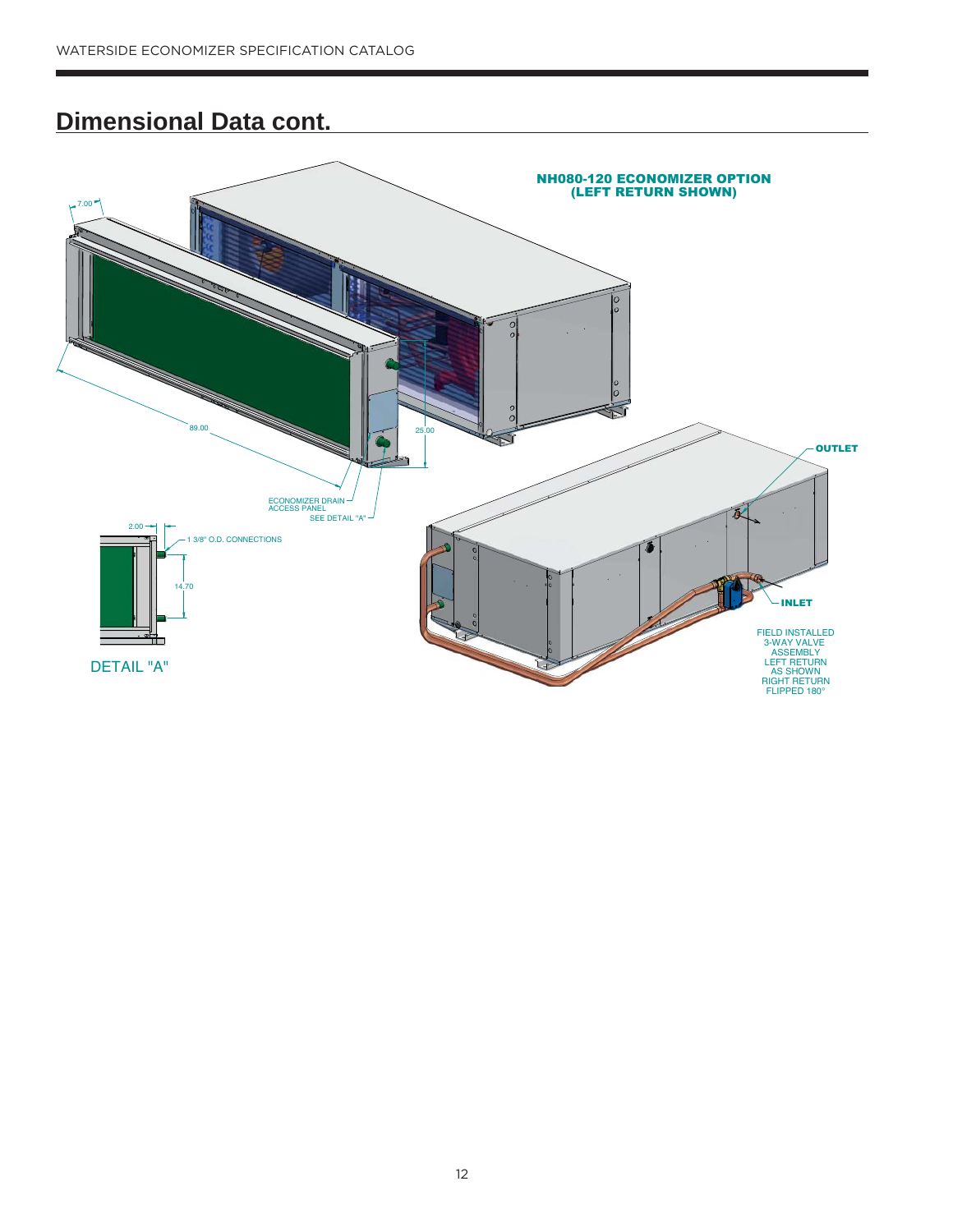



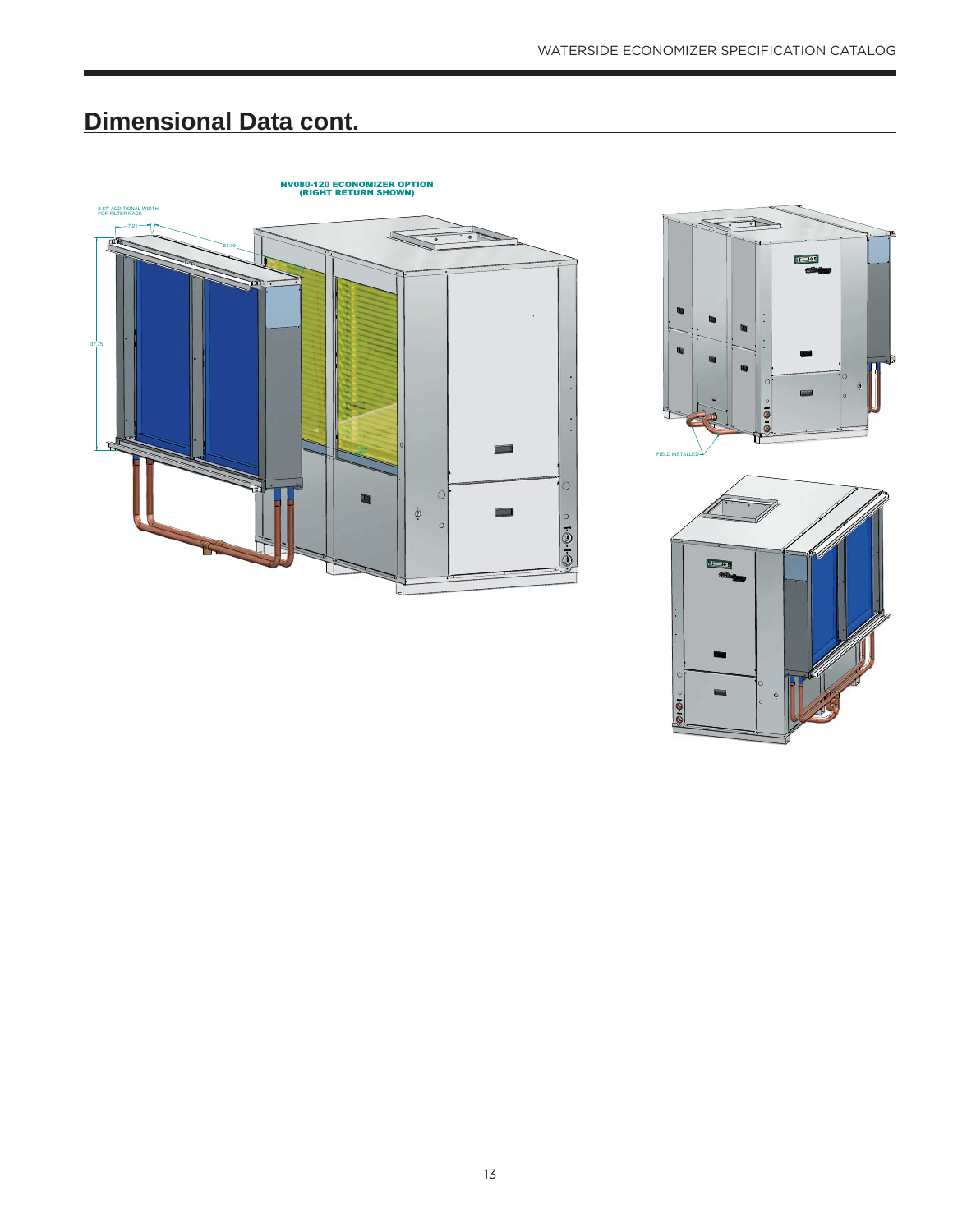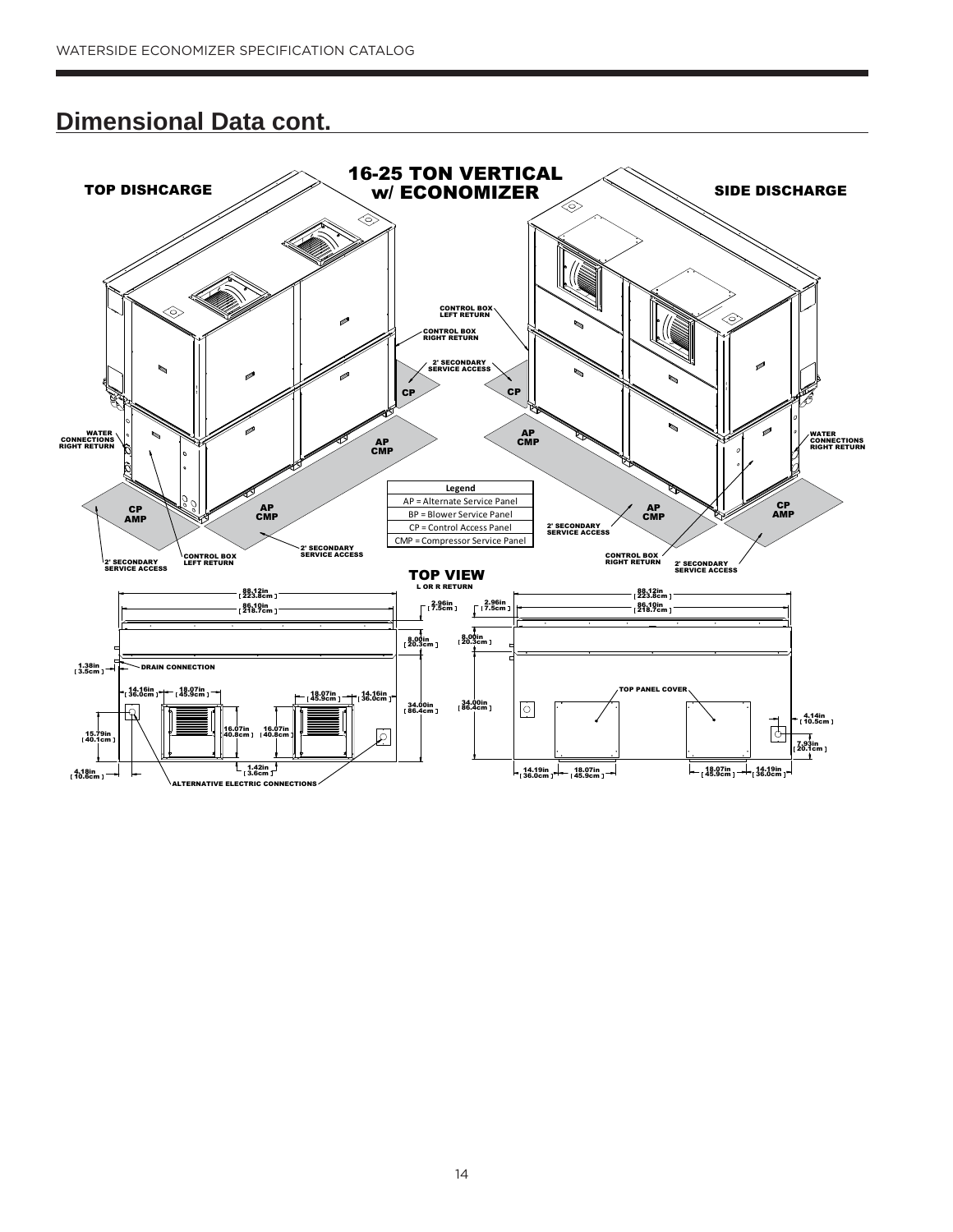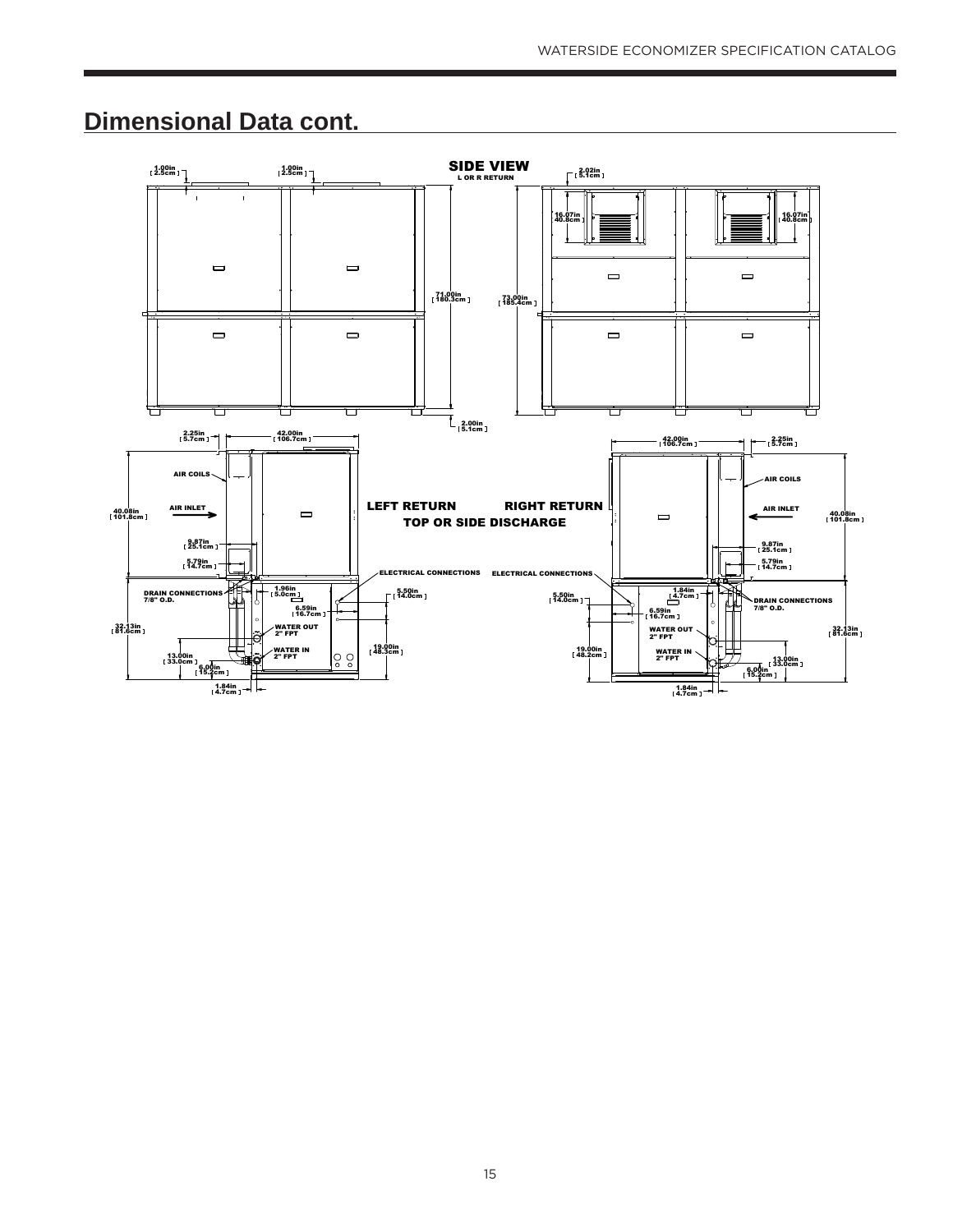#### **24 VAC Thermostat Mode**



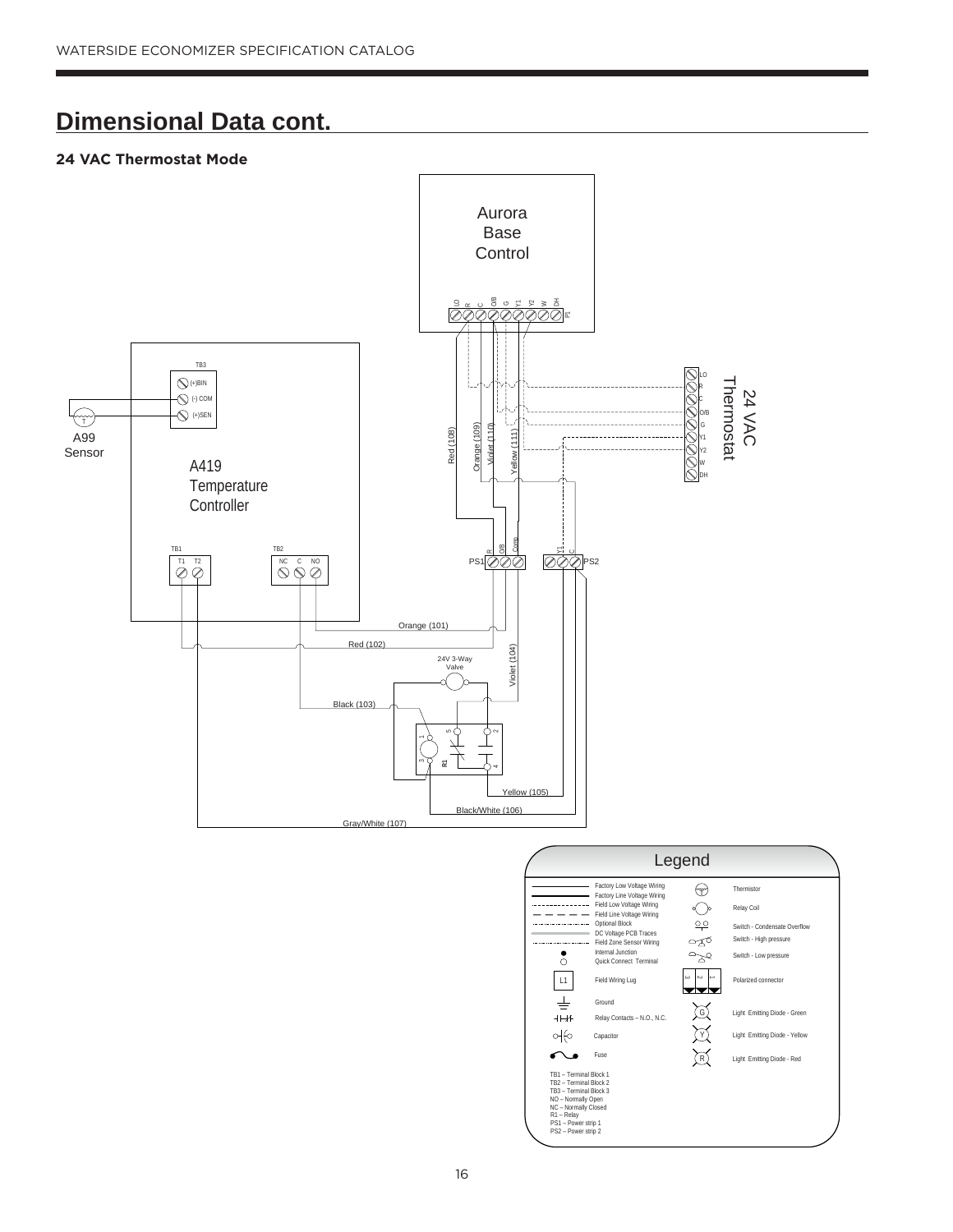# **Notes**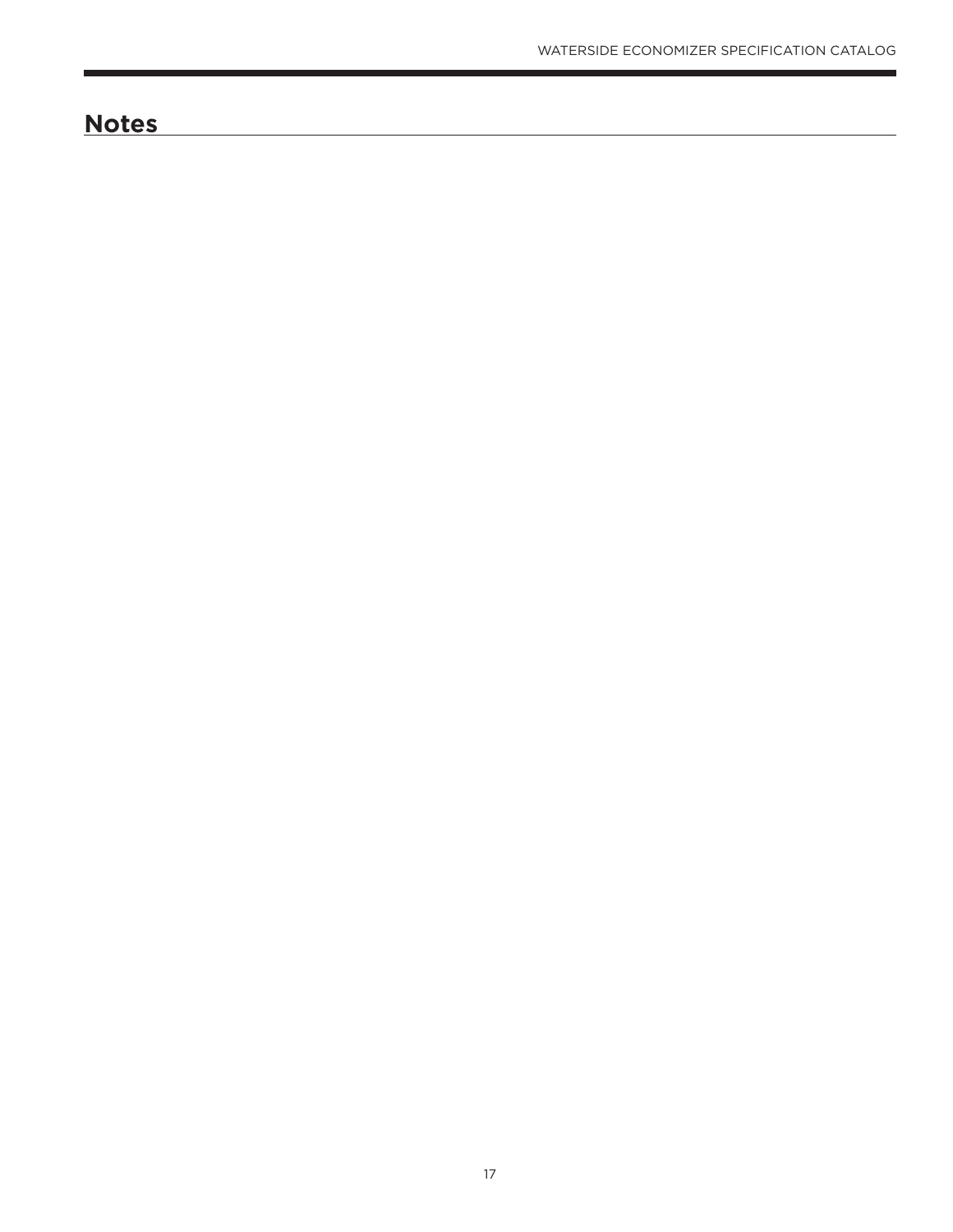# **Revision Guide**

| Pages:    | Description:                         | Date:             | Bv: |
|-----------|--------------------------------------|-------------------|-----|
| $14 - 15$ | Updated Dimensional Data (16-25 ton) | 17 Feb 2017       | MA  |
| All       | First Published                      | <b>April 2015</b> | MA  |